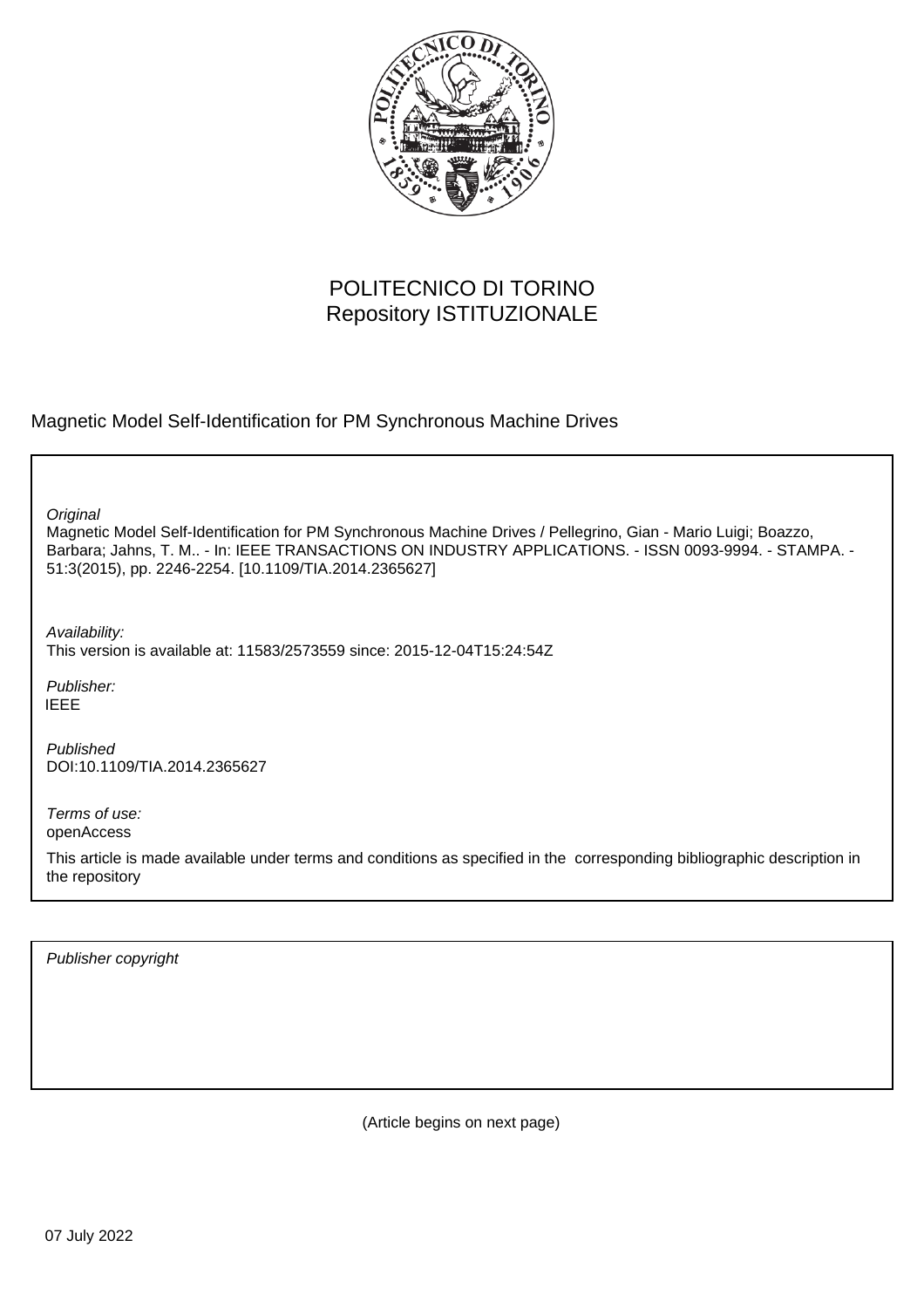# Magnetic Model Self-Identification for PM Synchronous Machine Drives

Gianmario Pellegrino<sup>1</sup>, Barbara Boazzo<sup>1</sup>, Thomas M. Jahns<sup>2</sup> 1. Politecnico di Torino, 2. University of Wisconsin – Madison gianmario.pellegrino@polito.it, barbara.boazzo@polito.it, jahns@engr.wisc.ed

*Abstract:* **The Magnetic Model Self-Identification of PM Synchronous machines is proposed and experimentally validated. Provided that the shaft is free to turn, the commissioning procedure consists of spinning the machine to positive and negative speed values by way of an appropriate pattern of dq current reference values. The flux linkage versus current curves of the machine are constructed during the test via the standard measurements available on any industrial drive: phase currents, dc-link voltage and shaft position. Respect to the literature, the proposed method does not require a specific test rig nor off-line mathematical manipulation.**

#### I. INTRODUCTION

The world of Permanent Magnet (PM) synchronous machines spans a very wide range of sizes and uses. Recent key electrification applications such as traction, green energy conversion, and more-electric aircraft make use of high-density PM machines of different types, including both salient-pole Interior PM (IPM) and Surface-mounted PM (SPM) machines that are designed to operate with high levels of magnetic saturation [1-3]. All such machines have a nonlinear magnetic model, intended as the relationship between the current vector and the flux linkage vector, normally represented in the *dq* frame synchronous to the rotor. Whatever the salient or nonsalient nature of the machine, when saturation is involved the magnetic model is expressed in the very general form of flux linkage tables [4]:

$$
\begin{cases} \lambda_d = \lambda_d (i_d, i_q) \\ \lambda_q = \lambda_q (i_d, i_q) \end{cases} (1)
$$

Where both the flux linkage components are a function of both the current components.

The accurate identification of the magnetic model (1) is a nontrivial effort, and it is of primary importance both for design verification and control purposes. In the literature the magnetic

model of synchronous machines was identified via finite element analysis [4], blocked rotor tests [5], constant speed tests [6-9] or inspection of the machine impedance via the injection of high frequency signals [10]. All methods have their advantages and limitations. FEA simulations are not always accurate enough, and they must be eventually validated by experiments. Locked rotor tests can determine the currentgenerated flux components, but not the PM flux linkage. Constant speed tests need for specific extra hardware including a speed-controlled prime mover, sometimes a Wattmeter, the measurement of pulse-width modulated machine voltages, etc.. according to the adopted technique.

This paper presents a magnetic model self-identification (MMSI) technique that can be preliminarily performed at the first drive start-up with no need for extra hardware. The MMSI procedure evaluates the *dq* flux linkages comprehensively, including the PM flux linkage, saturation and cross saturation, and in a very short time, i.e. with a negligible perturbation of the PM temperature. The machine can be driven by its same inverter, with the shaft left free, and current controlled. The output of the commissioning procedure are two flux linkage tables, one for the *d-* and one for the *q-* flux components, in the form of (1). The tables can be readily used for control purposes: in flux-observer implementations [11-13], where the flux linkage estimate from the magnetic model covers the low speed operating region, and in sensorless control, for compensation of the position error caused by cross-saturation [4,20-22]. Besides, the curves manipulation can lead to the accurate determination of the machine control trajectories and the machine final performance [4,9]. The method is useful to make custom-designed machines controllable by third parts, so to open new opportunities to the diffusion of this class of machines.

Three PM synchronous machines (..) are tested for the validation of the proposed MMSI procedure.



Figure 1. PM traction machines tested in thisinvestigation. a) Surface Mounted PM with concentrated windings (SPM); b) Interior PM with concentrated windings (IPM); c) PM-assisted Synchronous Reluctance machine with distributed windings (PM-SyR).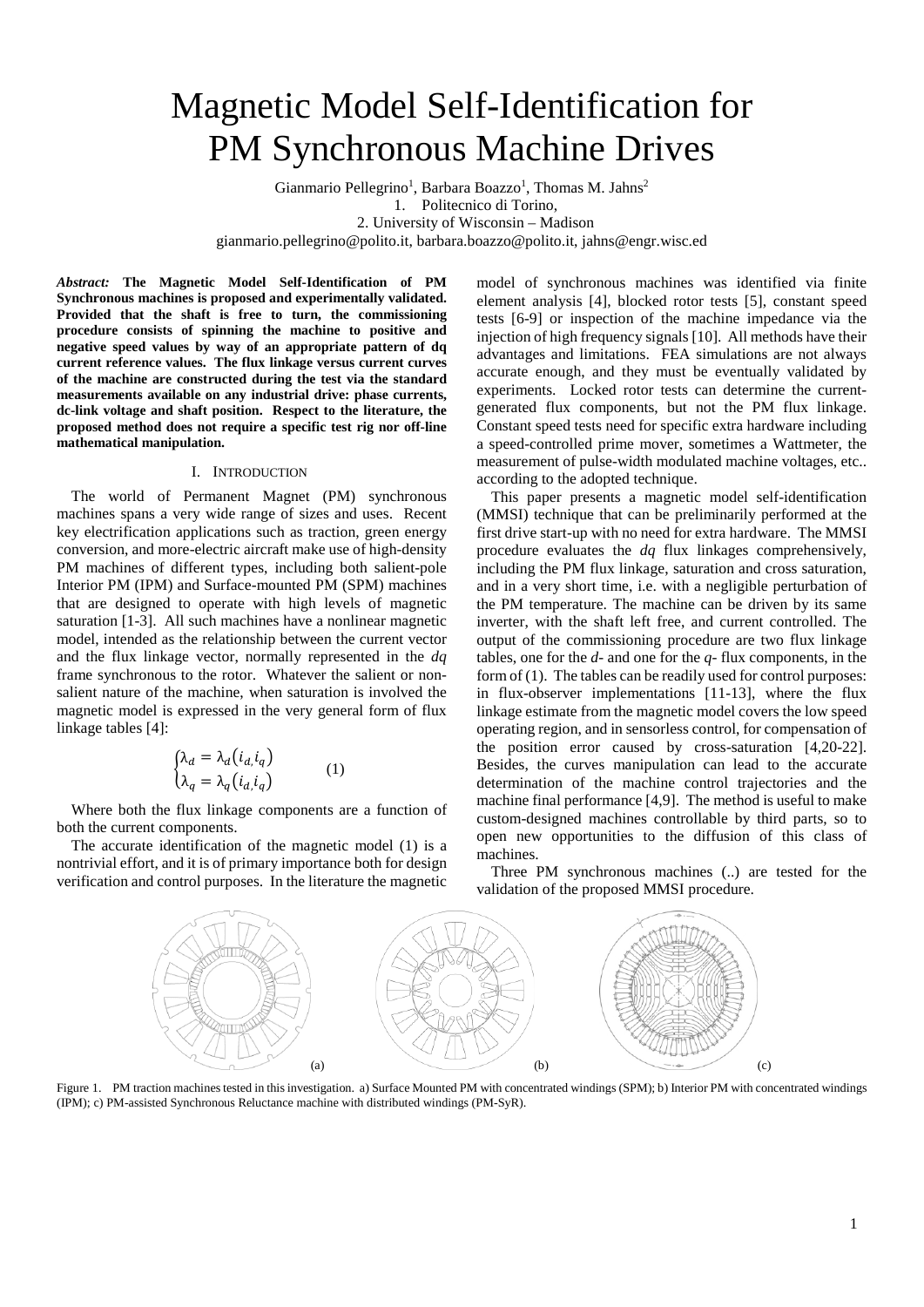Their cross-sections are in Fig. 1 and their ratings are reported in Table I, in Section III. The first two machines have the same stator, with concentrated windings (CW), combined once with a Surface Mounted PM (SPM) rotor and then with an Interior PM (IPM) rotor. The third machine is a PM-assisted Synchronous Reluctance (PM-SyR) machine with distributed windings. Experimental results are provided for the three machines. All three machines are for traction, but as said the method applies to all PM synchronous machine drives, regardless of the application.

# II. MAGNETIC MODEL SELF-IDENTIFICATION

The shaft is free and the machines are self-accelerated and decelerated by way of the closed loop current vector control according to a determined pattern of vector current references  $(i_d^*, i_q^*)$ . The values of the terminal voltages are estimated via the references signals output by the current vector controller. The position sensor (e.g. encoder) individuates the *dq* synchronous coordinates. Speed is derived by time differentiation of the position measurement. The proportionalintegral (PI) current regulators are tuned according to constant estimates of the *dq* machine inductances. Back-emf cross coupling terms are feedback compensated by the PI regulators, since model-based feed-forward compensation is not possible prior to the machine identification.

# *A. Flux Linkage Maps in the dq Current Plane*

The *dq* flux linkages tables form (1) is preferred to the inductance-based approach very often used in the literature because includes all saturation and cross-saturation effects, and does not need for the segregation of the PM-flux linkage term, which is embedded into the tables (1). From the flux linkage curves the machine torque can be calculated with precision in any operating point, e. g. with the flux linkage – MMF approach [14] or simply as the external vector product of the flux linkage and current vectors:

$$
T = \frac{3}{2}p \cdot \left(\lambda_d \ i_q - \lambda_q \ i_d\right) \tag{2}
$$

Where *p* is the number of pole pairs and the flux components are obtained by interpolation of the experimental look-up tables (1). The magnetic curves are identified over a regularly spaced grid of points in the *dq* current domain, having the form of a rectangular mesh as in Fig. 2. The second quadrant of the current plane is the only one considered in the figure.



Figure 2. a) Sample current plane of a PM synchronous machine illustrating the type of current vector grid used for the MMSI identification procedure; b) steady-state vector diagram of a PM synchronous machine.

The first and forth quadrants (the *d*-current enforces the PMs) are out of interest during closed-loop operation and the 3rd quadrant is obtained from the 2nd, by symmetry. The current domain is rectangular here for the sake of simplicity. In real self-commissioning applications, the converter current limit *Imax* must be respected, as evidenced in Fig. 2a. In these cases, the area of identification can be usefully reorganized in the form of a polar coordinates mesh, with current amplitude varying from 0 to *Imax* and current phase angle stepping from zero to 90 degrees.

# *B. Flux Linkage Estimation Principle*

As said, the shaft of the machine under test is disconnected from any non-inertial load. Starting from zero speed, the setpoints  $(i_d^*, i_q^*)$  are imposed to the current vector controller and the machine accelerates.

The fixed  $(i_d, i_q)$  condition corresponds to a steady torque value and then to a speed ramp at constant acceleration. During this period also the flux linkage vector is steady, in *dq* coordinates. So there is a time interval when the *dq* flux linkage vector components can be derived from the back-emf estimate, also in *dq* coordinates. Under the assumption of constant *dq* flux linkage it is possible to drop the flux derivative term from the voltage equation as shown in (3):

$$
\bar{v}_{dq} = R_s \bar{t}_{dq} + \frac{d\lambda_{dq}}{dt} + j\omega \bar{\lambda}_{dq} = R_s \bar{t}_{dq} + j\omega(t) \cdot \bar{\lambda}_{dq} \quad (3)
$$

Where  $\omega(t)$  is the electrical speed which is ramping up or down,  $R_s$  is the stator resistance and  $v_d$ ,  $v_q$  are the voltage vector components. The assumption (3) is strictly true only after the current components  $(i_d, i_q)$  have reached their set-point, i.e. after the very short initial electrical transient.

The flux linkage can be estimated from the machine terminal voltages and currents in *dq* coordinates via the simple formulas:

$$
\lambda_d = \frac{v_q(t) - R_s i_q}{\omega(t)} \qquad \lambda_q = -\frac{v_d(t) - R_s i_d}{\omega(t)} \qquad (4)
$$

The formulas (3) and (4) are graphically represented by the vector diagram in Fig. 2b. The time-dependence recalls that the speed varies during the test, and the voltage signals along with it.

Returning to (4), the speed information is derived from the shaft position sensor and the voltage vector comes from the voltage commands, after the inverter error component is accurately compensated. Also the stator resistance value must be known and compensated. Those three aspects are discussed later in this section.

Fig. 3 reports the example of a slow MMSI speed ramp, obtained with the IPM machine under test controlled at  $i_d = -$ 100 A,  $i_q = 20$  A and with additional inertia. The measured speed and the *dq* currents are reported. The estimated fluxes (4) are repeatedly calculated at all sampling time instances by the real-time controller, starting from 400 rpm and ending at the maximum target speed of 800 rpm. After the final speed is reached, all the occurrences of (4) collected in the 400 rpm to 800 rpm speed window are eventually averaged, to produce the final *dq* flux linkage estimates at  $i_d$  = -100 A,  $i_q$  = 20 A.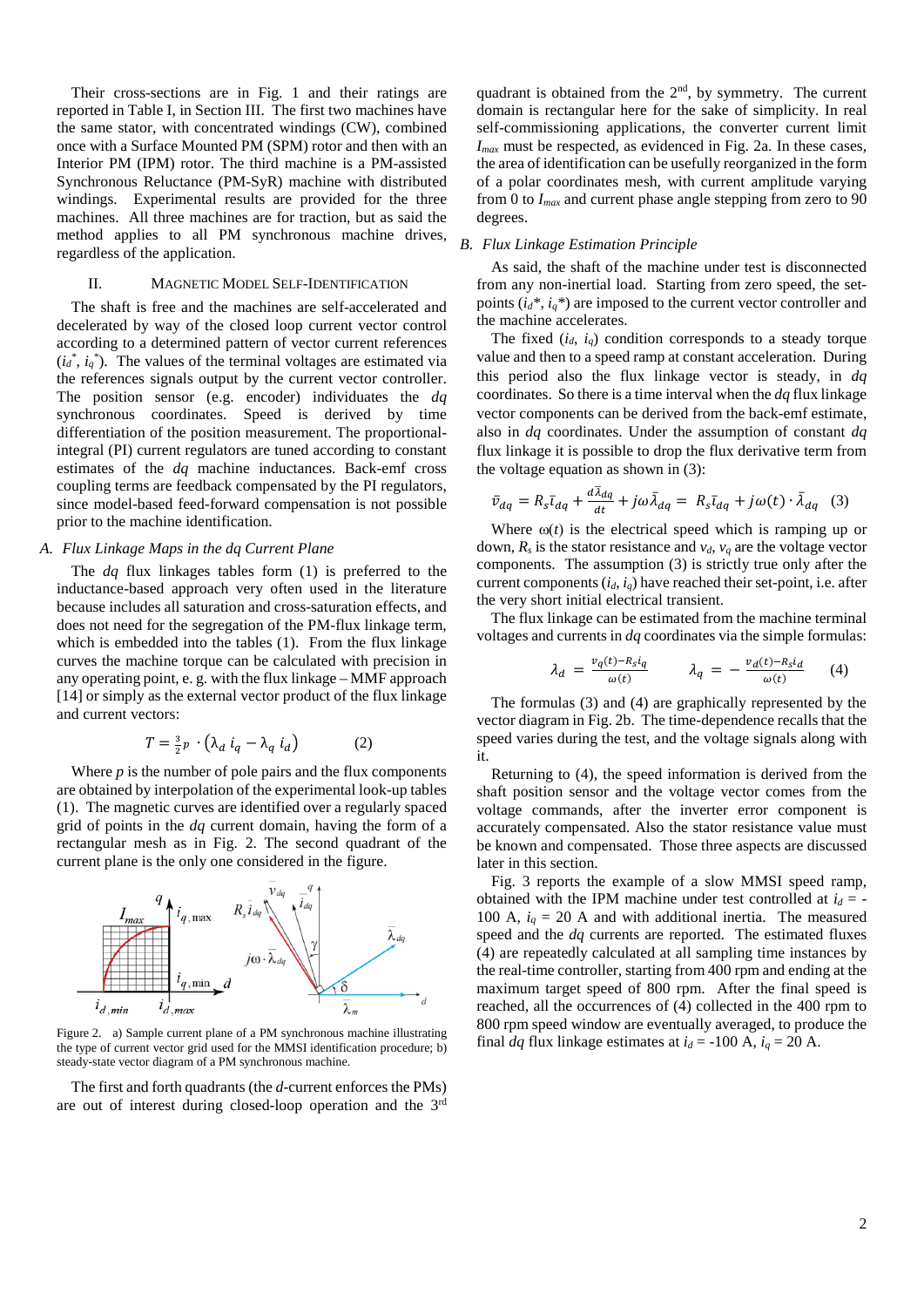

Figure 3. Speed ramp ud and down with  $i_d$  = -100 A,  $i_q$  = 20 A and  $i_q$  reversal at 800 rpm. The data log window in the example is between 400 rpm and 800 rpm.



Figure 4. Steady state vector diagram in dual motoring and braking conditions.

#### *C. Motor-Brake Average*

At the reach of the maximum speed the  $i_q$  component is reversed and the machine decelerates. In Fig. 3 the dual current condition  $(i_d, -i_q)$  is used for deceleration, because this gives the opportunity to estimate the flux linkage a second time in a symmetrical condition. The two steady state vector situations are represented in Fig. 4 and indicated, respectively, with *mot* and *brake*. The flux linkage vector is identical in the two cases, apart from the sign of the *q* component. During the deceleration the flux is estimated again via (4) with the same accumulate and average procedure and in the same speed window. At the end of one up and down cycle the *mot* and *brake* flux linkage estimates are averaged (5).

$$
\lambda_d = \frac{\lambda_{d,mot} + \lambda_{d,brake}}{2} \qquad \lambda_q = \frac{\lambda_{q,mot} - \lambda_{q,brake}}{2} \tag{5}
$$

The mot-brake average reduces the effect of residual non compensated errors of the machine estimated voltage and series resistance.

#### *D. Example of Current and Speed Waveforms*

A sequence of (*id*, *iq*) current couples is shown in Fig. 5 for the SPM machine example. The  $i_d$  is initially set to -100A and the  $i_q$  starts from 10A, it is reversed every time the speed reaches its target and progressively incremented in absolute value up to a final value of 100 A. Tests at positive and negative speed are alternated, as a countermeasure against an incorrect setting of the encoder offset, as explained in subsection II.K. Once  $i_q$  is cycled from 10 A to 100 A, the  $i_d$ reference switches to the next value of -80 A and  $i_q$  that restarts from 10 A, and so on.



Figure 5. Speed and *dq* current waveforms during the MMSI. The current pattern is  $i_d$  from -100 A to 0 A,  $i_q$  from 10 A to 100 A, both with step 10 A.

#### *E. Stator Resistance and Inverter Identification*

The stator resistance and the inverter voltage error are identified and compensated with the off-line direct-current procedure described in [15]. Other techniques are also effective [16]. The off-line procedure is embedded into the drive control software. Also the inverter identification is run once, whereas the stator resistance must be estimated every time prior to utilize the MSSI procedure, to account for the actual machine temperature. It is assumed that the machine temperature does not vary during the MMSI procedure, that is normally rather quick. If otherwise, the  $R_s$  identification can be repeated from time to time during the MMSI routine.

The  $R_s$  and inverter identification sequence is shown in Fig. 6a, referring to the IPM machine example, and consisting of a sequence of dc current pulses imposed by the current controller.



Figure 6. a) Inverter error identification sequence: 1) parking, 2) *Rs* identification, 3) inverter compensation commissioning. b) Current to voltage look-up table for inverter error compensation.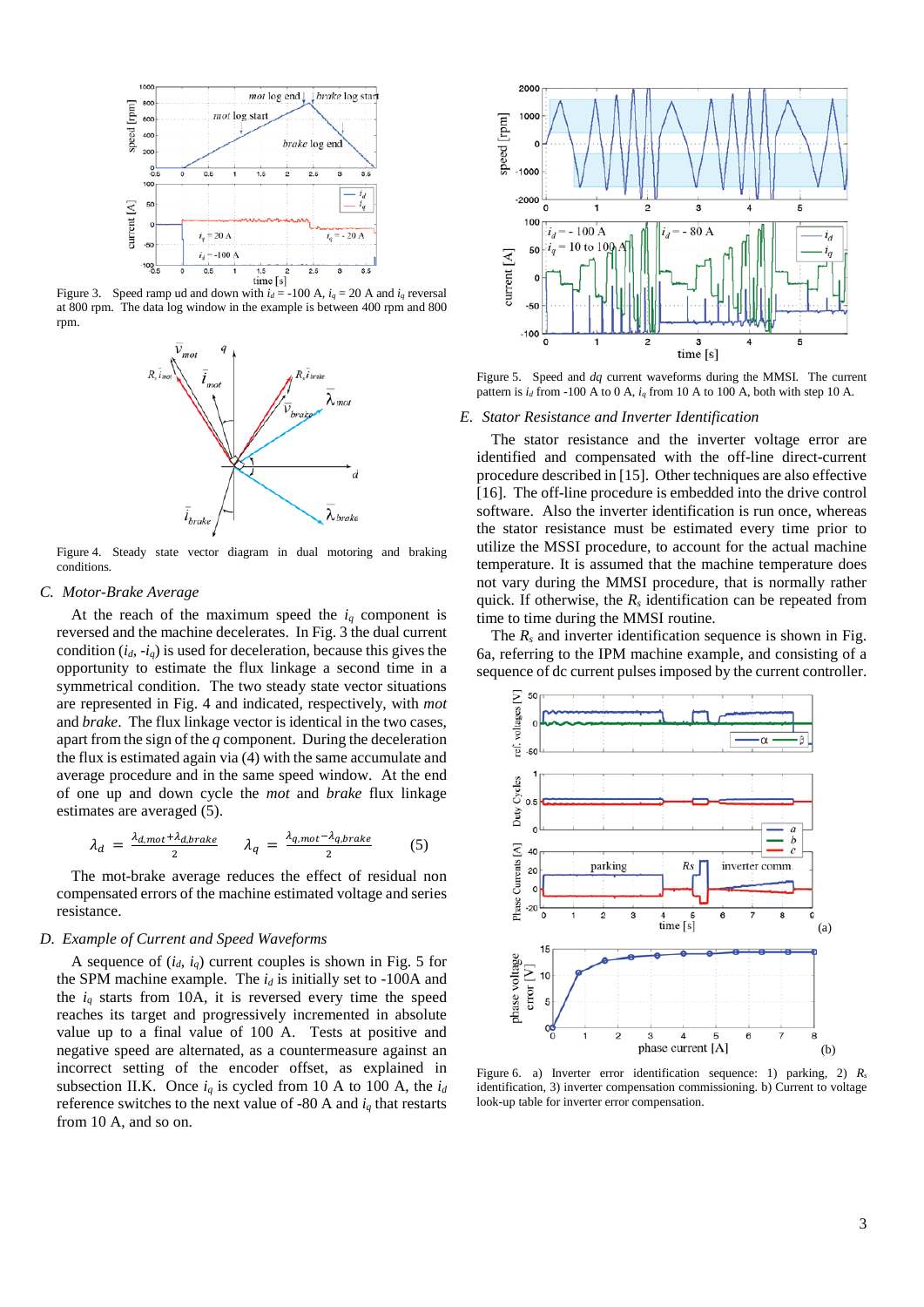In the *parking* stage a dc current commanded along the stator *alpha* axis aligns the *d-* rotor axis to its position zero. Two dc current pulses commanded along *d-* are used for the measurement of the stator resistance. Finally, the table of values for the compensation of the non-linear inverter error is obtained as a function of the phase current by imposing a staircase of dc current steps, once again along the *d-* axis. The resulting inverter look-up table is represented in Fig. 6b.

# *F. Filtering of the Speed Quantization Noise*

In all the experiments of this paper the speed signal was derived from the position signal measured by incremental encoders. The encoders of the IPM and SPM machines have 1024 optical divisions and the encoder of the PM-SyR machine has 512 divisions. The speed signal derived from the encoder position (6) is quantized and thus chattering, as shown in Fig. 7:

$$
\omega_k = \frac{\sin(\vartheta_k)\cos(\vartheta_{k-1}) - \cos(\vartheta_k)\sin(\vartheta_{k-1})}{T_s} \tag{6}
$$

Where  $T_s$  is the sampling period. The electrical position increment  $\theta_k - \theta_{k-1}$  between the present (*k*) and the previous (*k*-1) time instants is approximated by the cross products of the angle sines and cosines for avoiding the discontinuity occurring at the encoder index.



Figure 7. Speed signal derived by the encoder position: time derivative (blue) and speed signal filtered with a 50 Hz  $1<sup>st</sup>$  order filter (red).

The quantized time derivative (6) must be filtered for all closed loop control purposes [17]. However, a standard filter delays the measured speed signal with respect to the actual speed, as shown in Fig. 7. Such delay is not acceptable here for flux linkage estimation at variable speed. It is in fact mandatory that the current, voltage and speed samples in (4) are perfectly synchronized at all times, and that the speed value is the actual one.



Figure 8. Test of the PM-SyR machine at  $i_d$  = -30 A,  $i_q$  = 20 A and  $i_q$  reversal at 3000 rpm. Top) Non-filtered speed signal and effect of the encoder quantization; bottom) *dq* current waveforms.

Fig. 7 shows that the speed measurement, when filtered, is constantly lagging and then it underestimates the actual speed during the acceleration ramp and overestimates it during the deceleration, producing flux linkage misestimates of opposite signs if applied to (4). A velocity observer could eliminate the noise and improve the dynamics of the filtered speed signal [17]. However, in the spirit of offering a calibration-free commissioning technique to the industry, the speed signal used here is the plain, non-filtered time derivative of the encoder position signal.

In Fig. 8 the log of the non-filtered speed signal is shown, during the MMSI sequence of the PM-SyR test machine. The sampling frequency is 10 kHz, set by the pulse-width modulation (PWM) of the inverter. With 512 divisions, 10 kHz and  $p = 2$ , the speed noise is 61.3 rad/s, or 293 rpm, peak to peak:

$$
\Delta \omega = 2 \cdot \frac{2\pi}{4.512} \cdot 10 \text{ [kHz]} = 61.3 \text{ [rad/s]} \tag{7}
$$

With a chattery speed signal like the one in Fig. 8 the flux estimate samples (4) are very noisy. The noise is eliminated by averaging a large number of samples over the speed window. It is then important that the speed window is chosen, as addressed in subsection II.J.

## *G. Torque Estimation*

During the execution of the MMSI procedure, the machine torque at each  $(i_d, i_q)$  test is estimated in real-time via equation (2), and an additional torque LUT is built. This additional results can be of use for many purposes, both in post-processing and in real-time. For example, the maximum torque per Ampere and per Volt trajectories can be readily evaluated from the torque contours, associated to the current and flux linkage contours. In Fig. 9 the MMSI-estimated torque contours of the PM-SyR machine under test are reported, and compared with the corresponding measured torque.

The bold lines, self-identified in the restricted area  $i_d$  = -30A  $-0A$ ,  $i_q = 4A - 20A$ , are perfectly superimposed to the thin lines of the measured torque values, referring to a broader current area. The torque measurements in Fig. 9 come from a specific test, not reported in the paper.



Figure 9. Torque contours in the *dq* current plane: comparison between the measured values and the MMSI estimated values.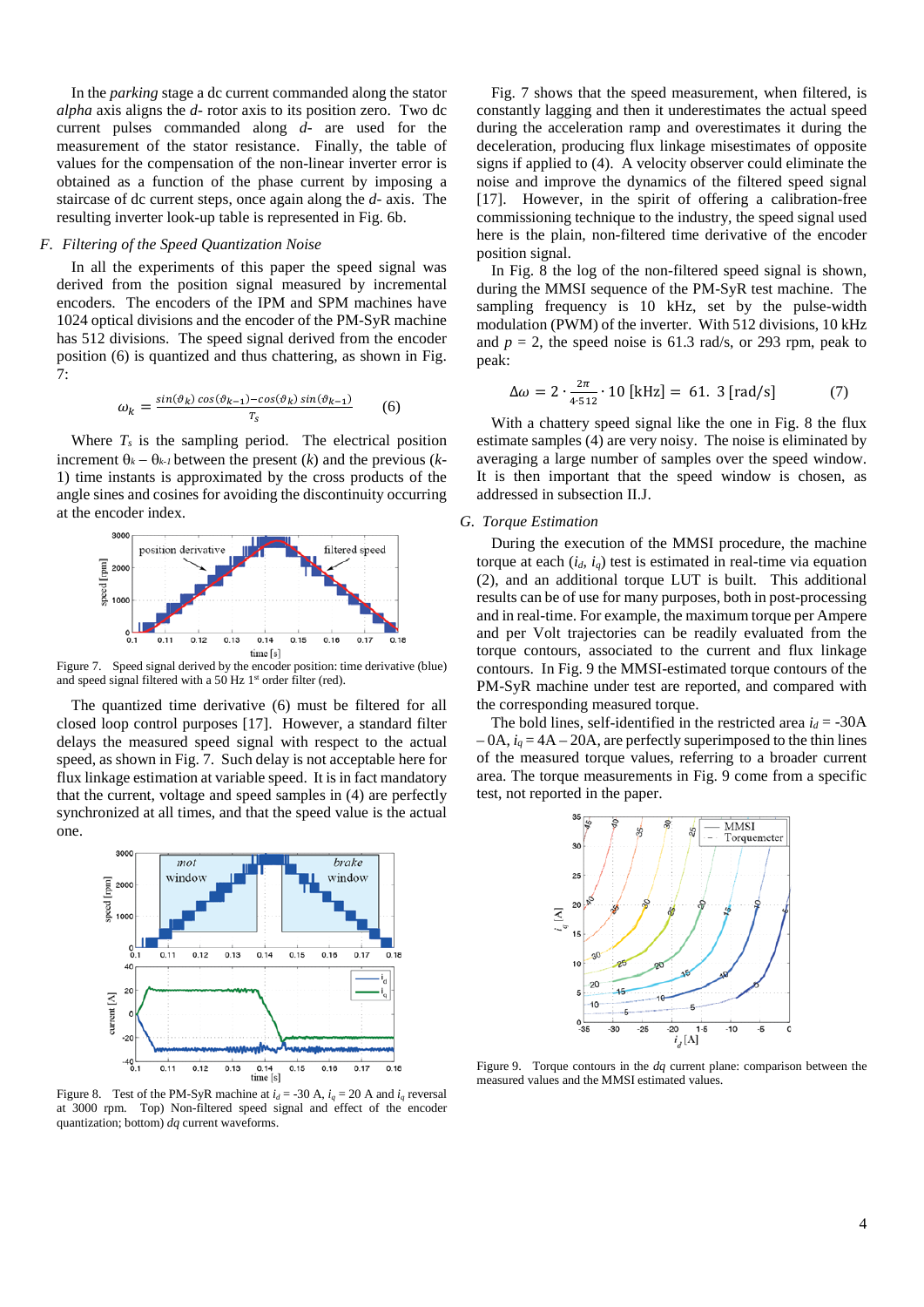The machine under test was run at low speed by a dc machine via a reduction gear and the torque is measured by means of a torque-meter at all vector current conditions. The inverter used at the time of the torque-meter tests had a larger current rating.

#### *H. Inertia Estimation*

The torque estimate is also useful to derive the total moment of inertia, according to:

$$
J_{est} = T_{est} \frac{\Delta t}{|\omega_{max} - \omega_{min}|}
$$
 (7)

Where *Test* is the just estimated torque value, ω*max* and ω*min* [mech. rad/s] are the start and the end speed values used for data collection, and ∆*t* is the time interval between the two speed marks, measured by the real-time controller. The inertia estimate, repeated at all  $(i_d, i_q)$  points of the MMSI procedure can usefully indicate if the flux linkage identification is proceeding correctly: the estimated inertia is expected to be the same at all points of the current plane. Two examples are shown in Fig. 10, for the IPM machine alone and for the SPM machine with the additional inertia of the dynamometer motor. By way of the inertia estimate (7) it is possible to build automated check procedures for evaluating the success of the entire MMSI session or single points of it.

## *I. No Torque Area*

One limitation of the proposed MMSI technique is the impossibility of identification in the no torque regions of the *dq* current plane, such as area around the *d*-axis  $(i_q = 0)$ . With null or little torque there are no acceleration and deceleration.

Strictly speaking, this means that the magnetic LUTs from the MMSI will miss one row, as represented in Fig. 11 and remarked in the comments to the experimental results at section III.



Figure 10. Moment of inertia, estimated during the MMSI. a) IPM machine only; b) SPM machine, coupled with the dynamometer motor.



Figure 11. No-torque area in the current vector grid used for the MMSI identification procedure.

In practical terms, this is a minor issue because the no torque conditions have little importance during operation. Nevertheless, the flux linkage tables must be completed to avoid numerical discontinuities in their use, either for direct implementation into a flux observer [10-11], or for post processing purposes.

Dealing with the *q-*flux linkage table, a practical way to extrapolate the missing values is to assume that the flux is zero at zero *iq*, which is no approximation. Dealing with the missing  $\lambda_d(i_d,0)$  curve, this can be replaced by doubling the next one  $\lambda_d(i_d, i_{q,min})$ , where  $i_{q,min}$  is 10 A for the SPM and IPM machines and 4 A for the PM-SyR machine in the experiments at Section III. This coarse approximation showed to be effective when tested with model-based predictive control of the kind of [10-11], which would be very chattery in case of model imprecisions and was not, for all three machines. Other approaches are possible for a more accurate extrapolation of the missing data  $\lambda_d(i_d, 0)$ , like imposing the conservation of the stored magnetic energy [4], but they require post-processing and gave no practical benefit, for the machines under test.

# *J. Selection of the Target Speed*

The top speed of the MMSI procedure must take into account the effect of speed-dependent losses, like iron and PM losses. If the speed is high to the point that such losses are not negligible, then the controlled  $(i_d, i_q)$  currents are no longer representative of the sole magnetizing current, but contain an equivalent iron loss current component, which distorts the flux linkage to measured currents relationship. It is not easy to formulate a general rule valid for all possible machines under identification. An inherent limitation to the test speed comes from the limited inverter voltage. Translated in terms of speed, it means that the target speed is necessarily lower than the corner speed, because of the voltage limit. Furthermore, a speed margin is needed, for including the current overload conditions where duty-cycle saturation occurs below the corner speed. In a way, the voltage limit preserves from wrong speed choices and heavy distortions due to iron and PM loss. Specific cases can suggest to reduce the speed further, e.g. for machines with a high number of poles and a high rated frequency. In uncertain cases the suggestion is to repeat the MMSI procedure at different final speeds and compare the results for checking their consistency.

#### *K. Position sensor offset*

The propagation of encoder offset errors is prevented by alternating positive and negative speed values over the  $(i_d, i_q)$ grid as represented in the example of Fig. 5. If the encoder offset was incorrect then the final flux look-up tables would be evidently irregular, since the points coming from the positive speed tests would all show over- or under-estimated flux linkage values and vice-versa. Such error check and eventual corrective actions can be easily automatized, but this is out of the scope of this paper.

# *L. PM Temperature*

The PM temperature is not perturbed during the MMSI session due to its short duration. One complete MMSI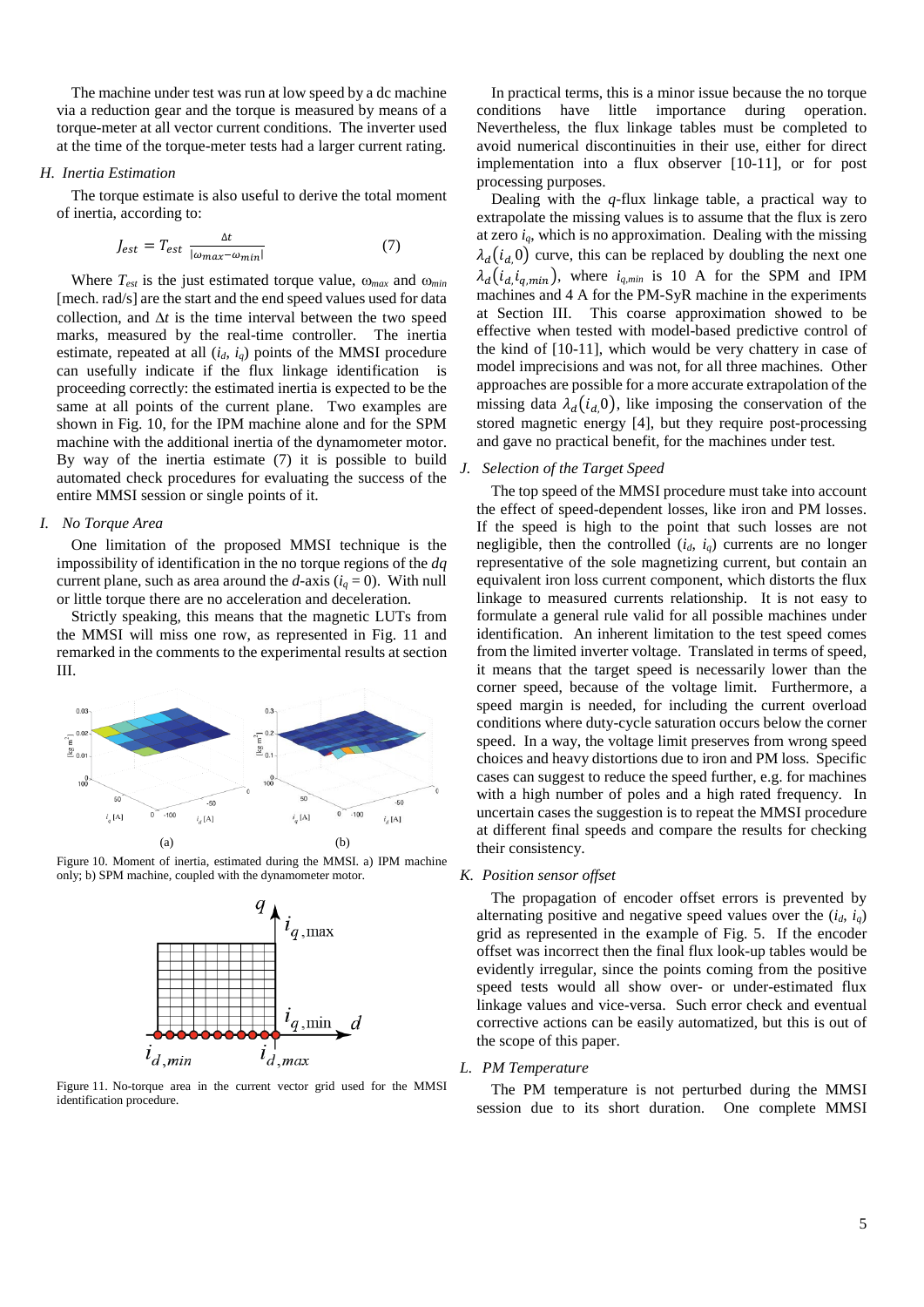sequence can take from less than one minute to some minutes, according to 1) the torque/inertia ratio of the machine under test, 2) the selected target speed and 3) the number of  $(i_d, i_q)$  test points. It is very easy to have the magnetic curves at room temperature, running the MMSI procedure at cold conditions. If needed, the machine can be warmed at a willed operating temperature prior to run the MMSI procedure. To the authors' experience, what is very important is that the PM temperature is constant during the identification and that this temperature reasonably known. In this context, the quickness of the MMSI method is one of its key benefits.

# III. EXPERIMENTAL RESULTS

# *A. Machines Under Test*

The cross-sections of the three prototype machines under test are illustrated in Fig. 1. The concentrated-winding IPM and SPM machines [18] are both rated for 55 kW (peak) and 30 kW continuous power, with a maximum rotor speed of 14000 rpm and a corner speed of 2800 rpm, in accordance with the specifications of the FreedomCar 2020 powertrain. They have a common stator and replaceable rotors. The rotor switch operation is documented in Fig. 12. The ends of the concentrated windings and the pipes for liquid cooling are also visible in the figures.



Figure 12. Switching from the IPM (a) to the SPM (b) rotor for the concentrated-winding machines of [16].

The PM-assisted synchronous reluctance machine is similar to the one reported in [20], rated 7 kW (continuous), with a maximum speed of 10000 rpm and a corner speed of 2450 rpm. Its pictures are reported in Fig. 13. The main ratings of the three machines are in Table I.





Figure 13. Pictures of the PM-assisted Synchronous Reluctance machine used in the tests. a) Bottom view of the scooter, the aluminum housing of the motor is visible. b) View of the rotor stack and shaft.

#### *B. Experimental Setups*

The experiments have been run on two different test rigs. The two concentrated winding IPM and SPM machines have the same experimental setup and were tested in the same conditions on the test bed represented in Fig. 14. This is equipped with a dSPACE 1103 PPC Controller board. Both rotors have encoders with 1024 divisions and the switching and

sampling frequency is 8 kHz. The second test rig is used for the PM-SyR machine. Its picture is reported in Fig. 15 and it is very similar to the previous one. The real-time processor is a dSPACE 1104 R&D Controller board in this case. The encoder of the PM-SyR machine has 512 divisions and the sampling frequency is 10 kHz.



Figure 14. Setup #1, used for the IPM and the SPM machines. The dSPACE 1103 PPC host computer is on the desk. The machine under test is in the red square at the bottom right corner, connected to an induction machine dyno via a torque-meter (not visible). Power converters are in the other square on the left hand corner.



Figure 15. Setup #2. The dSPACE 1104 R&D host computer is visible on the desk. The PM-SyR machine under test and the inverter are in the red squares. TABLE I. MAIN RATINGS OF THE THREE MACHINES UNDER COMPARISON

|                                            | <b>IPM</b>         | <b>SPM</b>         | PM-SyR                 |
|--------------------------------------------|--------------------|--------------------|------------------------|
| Number of slots                            | 12                 |                    | 36                     |
| Pole pairs $(p)$                           | 5                  |                    | 2                      |
| Stator outer diameter                      | 274                |                    | 150                    |
| Stack length [mm]                          | 73.4               |                    | 142                    |
| Airgap [mm]                                | 0.73               | 1.85               | 0.3                    |
| Rated speed [rpm]                          | 2800               |                    | 2450                   |
| Rated Torque [Nm]                          | 102                |                    | 27                     |
| Rated current [Apk]                        | 113                | 109                | 28                     |
| Characteristic<br>current [Apk]            | 50                 | 87                 | 14                     |
| Dc-link voltage [V]                        | 320                | 320                | 400                    |
| Open-circuit voltage<br>line to line [Vpk] | 314                | 328                | 60                     |
| Inertia [ $kg \, m^2$ ]                    | $21 \cdot 10^{-3}$ | $21 \cdot 10^{-3}$ | $4.3 \cdot 10^{-3}$    |
| Type of cooling                            | liquid             |                    | natural<br>ventilation |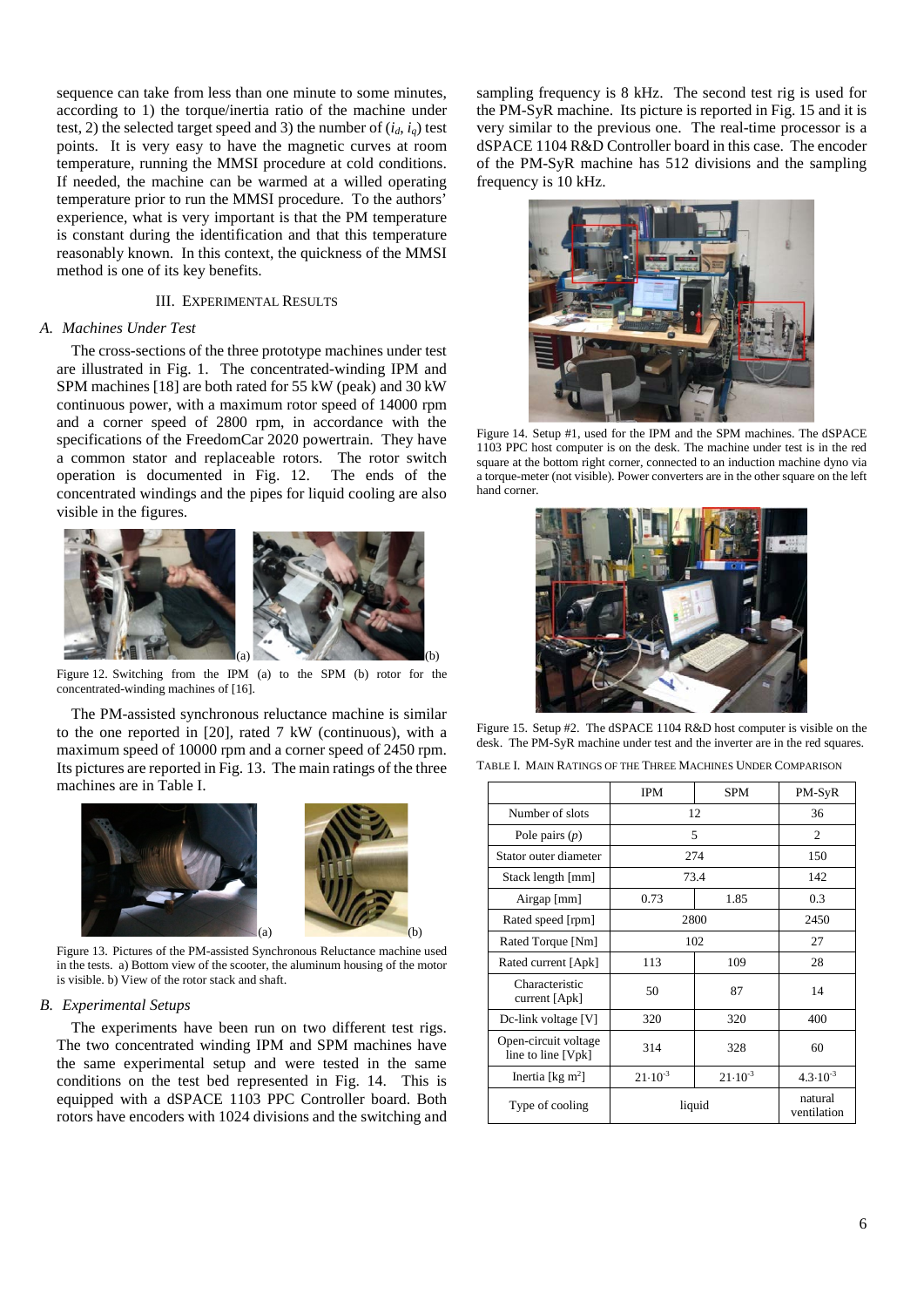# *C. Experimental Magnetic Curves*

The proposed MMSI procedure was applied to the three machine examples in different conditions, as summarized in Table II.

The IPM and SPM machines were identified with the dynamometer machine turned off but still coupled to their shafts, i.e. with a large additional inertia. The total inertia is about ten times the one of the machine alone (199 kg $\cdot$ m<sup>2</sup> versus 21 kg $\cdot$ m<sup>2</sup>). This relented the accelerations and eased the numerical filtering of the speed quantization because a large number of speed samples was easily collected even with a limited target speed (1000 rpm). After this first sessions of tests, the dynamometer motor was decoupled and the IPM and SPM machines were identified with no additional inertia. In this second test campaign the very quick speed response suggested to double the top speed to 2000 rpm to obtain a sufficient number of samples. The top speed is lower than the corner speed for staying clear from iron loss and maximum voltage limit, as said. The duration of the tests in this second test campaign was below 30 sec. There is no appreciable difference between the curves taken with augmented inertia and without.

Fig. 16 reports the flux linkage curves of the IPM machine in the domain  $i_d$  = -100 A to 0,  $i_q$  = 10 A to 100 A, obtained with the MMSI procedure with no additional inertia. According to the curves, the *d*- and *q*- inductances show no substantial difference, despite of the anisotropic IPM rotor structure. This to say that a minor reluctance torque contribution is expected from this machine. Cross-saturation effects are evident in the figure. The analogous curves are reported for the SPM machine in Fig. 17. The open circuit flux linkage (*d*-flux at zero current) is very close to the one of Fig. 16, as also reported in Table I.

|                                                              |                               | <b>IPM &amp; SPM</b> | PM-SyR |
|--------------------------------------------------------------|-------------------------------|----------------------|--------|
| Free shaft                                                   | Min speed [rpm]               | 500                  | 500    |
|                                                              | Max speed [rpm]               | 2000                 | 2200   |
|                                                              | Min time window<br>[ms]       | 33                   | 25.5   |
|                                                              | Min number of<br>samples [ms] | 264                  | 255    |
| Additional<br>Inertia<br>(0.199kg·m <sup>2</sup> )<br>total) | Min speed [rpm]               | 400                  |        |
|                                                              | Max speed [rpm]               | 1000                 |        |
|                                                              | Min time window<br>[ms]       | 83.4                 |        |
|                                                              | Min number of<br>samples      | 686                  |        |

TABLE II. MIN AND MAX SPEED SETTINGS USED IN THE MMSI TESTS



Figure 16. Flux curves of the IPM machine example, obtained with the proposed MMSI technique.



Figure 17. Flux curves of the SPM machine example, obtained with the proposed MMSI technique



Figure 18. Flux curves of the PM-SyR machine example, obtained with the proposed MMSI technique.

The slopes of the *d-* and *q-* flux linkage curves are very close to each other, accounting for the non-salient nature of the machine. From the comparison with Fig. 16 it is also clear that the *dq* inductances of the SPM machine are lower than the corresponding inductances of the IPM machine having the same stator. This is expected, from the larger total airgap (air plus magnets) of the former one. The cross saturation in Fig. 17 is also much reduced, again due to the thicker air-gap.

The MMSI tests for the PM-SyR machine were run at free shaft, with a top speed of 2200 rpm. The PM-SyR machine curves are represented in Fig. 18, showing the typical shape expected from a PM-assisted machine: the *q-* flux linkage is the main flux component and the PM flux linkage is very small if compared to it. The *q-* flux linkage curves resemble the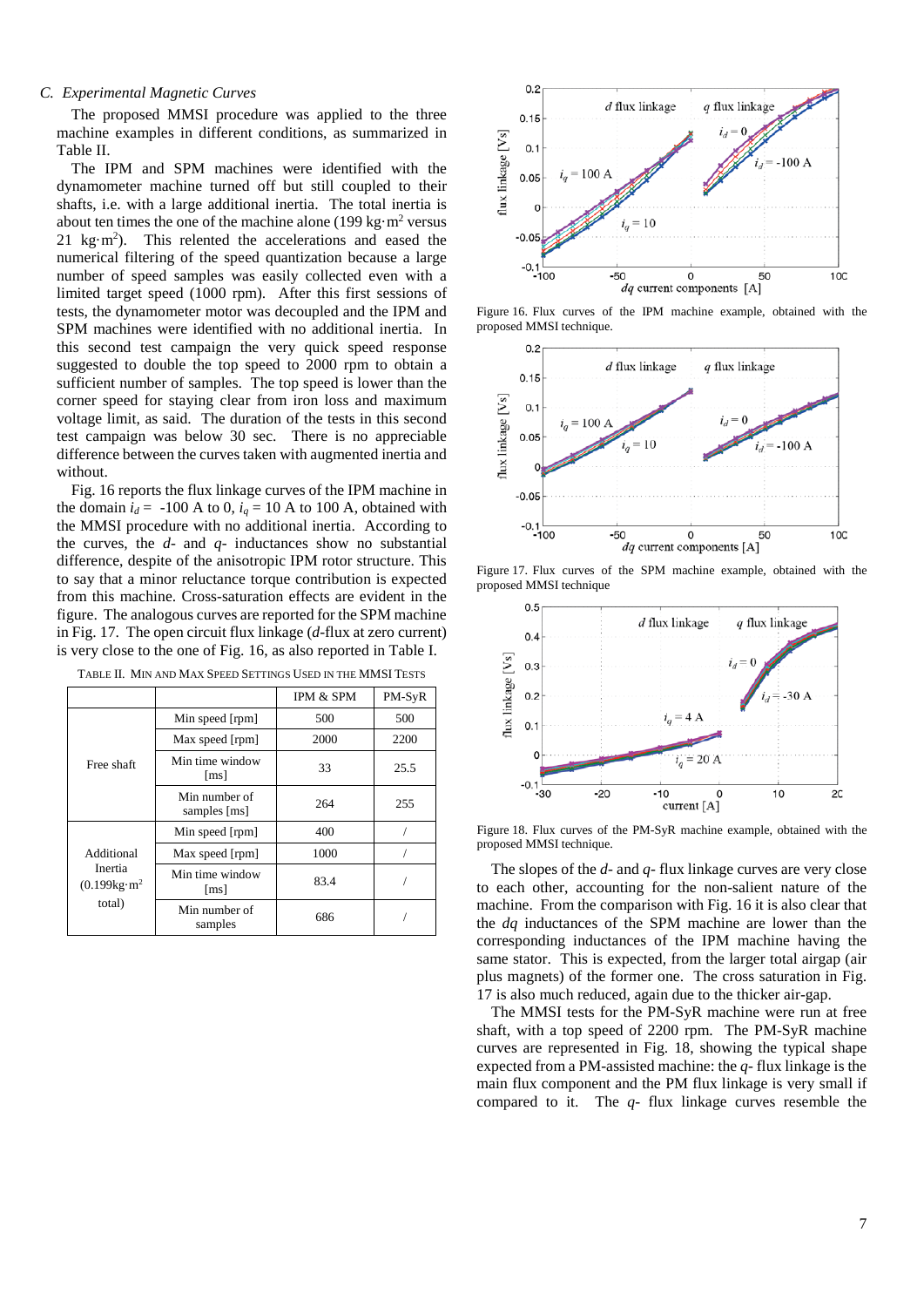magnetization curves of a SyR machine. Cross saturation is limited, as for the SPM machine.

Figure 19.

## *D. Comparison with the constant speed identification*

The results of the MMSI procedure are compared to the flux linkage curves obtained a constant-speed, dynamometer motor driven method [9]. The constant speed test results are reported for the IPM and SPM motors in Figs. 19 and 20, respectively, showing a very good agreement with the results of the MMSI.



Figure 20. Flux linkage curves obtained with the presented MMSI procedure (continuus lines) and with the constant speed technique of [9] (dashed lines) for the IPM machine example.



Figure 21. Flux linkage curves obtained with the presented MMSI procedure (continuous lines) and with the constant speed technique of [9] (dashed lines) for the SPM machine example.

#### IV. DISCUSSION

The key features of the presented MMSI method are: 1) includes all magnetic aspects comprehensively (PM-flux linkage, saturation, cross saturation);

2) it is stand-alone, no specific test facilities are required;

3) it is embedded into the drive control firmware;

4) it is quick, so that it can be added to the drive installation routine. Plus, the PM temperature is not perturbed during the tests;

5) it is self-adjustable: the inertia estimate and the use of both positive and negative speeds provide valuable feedback for the automatic recalibration of the encoder offset and the MMSI parameters.

#### V. CONCLUSION

The paper demonstrates the feasibility and the effectiveness of a new magnetic model self-identification method, applicable to any PM synchronous machines with no need for hardware modifications.

The paper explains how to implement and calibrate the method in detail, for the sake of industrial application.

Other than the flux linkage tables, the method can estimate the output torque map and the moment of inertia of the machine under test.

The experimental results, produced for three machine examples, have been compared with the ones obtained with one method in the literature and with the torque measurements by a torque-meter, showing to be extremely accurate.

The results of the MMSI procedure are the flux linkage and torque tables, that are directly applicable to control implementation, or can be usefully manipulated for the definition of the machine ratings or for modelling purposes.

#### **REFERENCES**

- [1] EL-Refaie, A. M. , "Fractional-Slot Concentrated-Windings Synchronous Permanent Magnet Machines: Opportunities and Challenges," Industrial Electronics, IEEE Transactions on , vol. 57, no. 1, pp. 107,121, Jan. 2010
- [2] Jahns, T. M. , "The expanding role of PM machines in direct-drive applications," Electrical Machines and Systems (ICEMS), 2011 International Conference on , vol. , no. , pp. 1,6, 20-23 Aug. 2011
- [3] Rahman, K. ; Jurkovic, S. ; Stancu, C. ; Morgante, J. ; Savagian, P. "Design and performance of electrical propulsion system of extended range electric vehicle (EREV) Chevrolet Voltec," Energy Conversion Congress & Expo (ECCE), 2012 IEEE , pp. 4152-4159, Sept. 2012
- [4] N. Bianchi and S. Bolognani "Magnetic models of saturated interior permanent magnet motors based on finite element analysis", Conf. Rec. IEEE IAS Annu. Meeting, vol. 1, pp. 27 -34 1998
- [5] B. Stumberger , G. Stumberger , D. Dolinar , A. Hamler and M. Trlep "Evaluation of saturation and cross-magnetization effects in interior permanent-magnet synchronous motor", IEEE Trans. Ind. Appl. , vol. 39, no. 5, pp. 1264 -1271 2003
- Nee, H-P; Lefevre, L. ; Thelin, Peter; Soulard, J., "Determination of d and q reactances of permanent-magnet synchronous motors without measurements of the rotor position," Industry Applications, IEEE Transactions on , vol. 36, no. 5, pp. 1330,1335, Sep/Oct 2000
- [7] K. Rahman and S. Hiti "Identification of machine parameters of a synchronous motor", IEEE Trans. Ind. Appl., vol. 41, no. 2, pp. 557 -565 2005
- [8] R. Dutta and M. Rahman "A comparative analysis of two test methods of measuring d- and q-axes inductances of interior permanent-magnet machine", IEEE Trans. Magn. , vol. 42, no. 11, pp. 3712 -3718 2006
- [9] Armando, E. ; Bojoi, R. I. ; Guglielmi, P. ; Pellegrino, G. ; Pastorelli, M., "Experimental Identification of the Magnetic Model of Synchronous Machines," Industry Applications, IEEE Transactions on, vol. 49, no. 5, pp. 2116,2125, Sept. -Oct. 2013
- [10] Wei Xu; Lorenz, R. D., "High frequency injection-based stator flux linkage and torque estimation for DB-DTFC implementation on IPMSMs considering cross-saturation effects," Energy Conversion Congress and Exposition (ECCE), 2013 IEEE , pp. 844,851, 15-19 Sept. 2013
- [11] Boazzo, B. ; Pellegrino, G. , "Predictive direct flux vector control of Permanent Magnet Synchronous Motor drives," Energy Conversion Congress and Exposition (ECCE), 2013 IEEE , pp. 2086-2093, 15-19 Sept. 2013.
- [12] Jae Suk Lee; Chan-Hee Choi; Jul-Ki Seok; Lorenz, R. D. , "Deadbeat-Direct Torque and Flux Control of Interior Permanent Magnet Synchronous Machines With Discrete Time Stator Current and Stator Flux Linkage Observer," Industry Applications, IEEE Transactions on , vol. 47, no. 4, pp. 1749,1758, July-Aug. 2011.
- [13] Boldea, I. ; Paicu, M. C. ; Andreescu, G. ; Blaabjerg, F. , ""Active Flux" DTFC-SVM Sensorless Control of IPMSM," Energy Conversion, IEEE Transactions on , vol. 24, no. 2, pp. 314,322, June 2009.
- [14] Staton, D. A. ; Deodhar, R. P. ; Soong, W. L. ; Miller, T. J E, "Torque prediction using the flux-MMF diagram in AC, DC, and reluctance